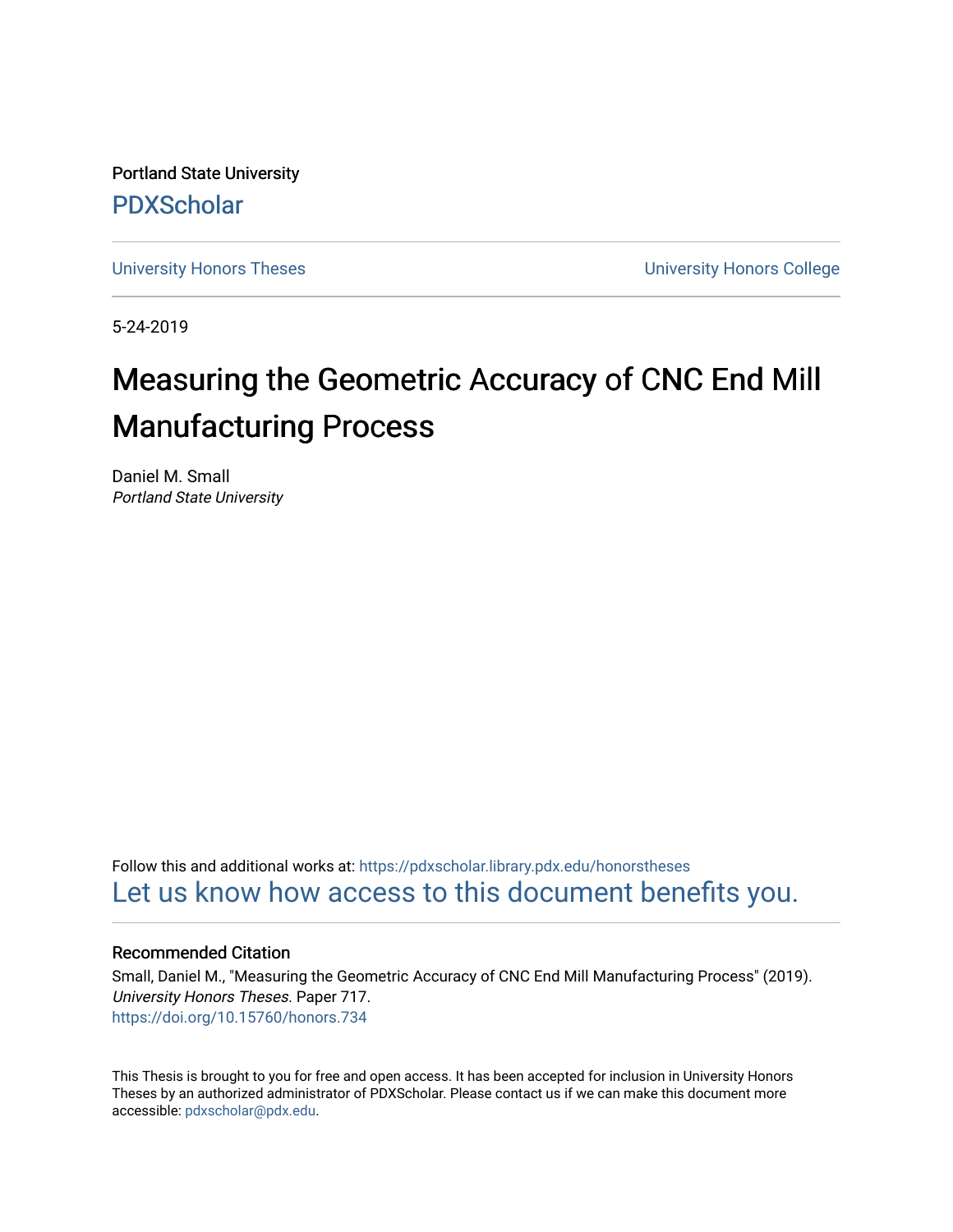Measuring the Geometric Accuracy of CNC End Mill Manufacturing Process.

by

Daniel Small

An undergraduate honors thesis submitted in partial fulfillment of the

requirements for the degree of

Bachelor of Science

in

University Honors

and

Mechanical Engineering

Thesis Adviser

Dr. Faryar Etesami

Portland State University

2019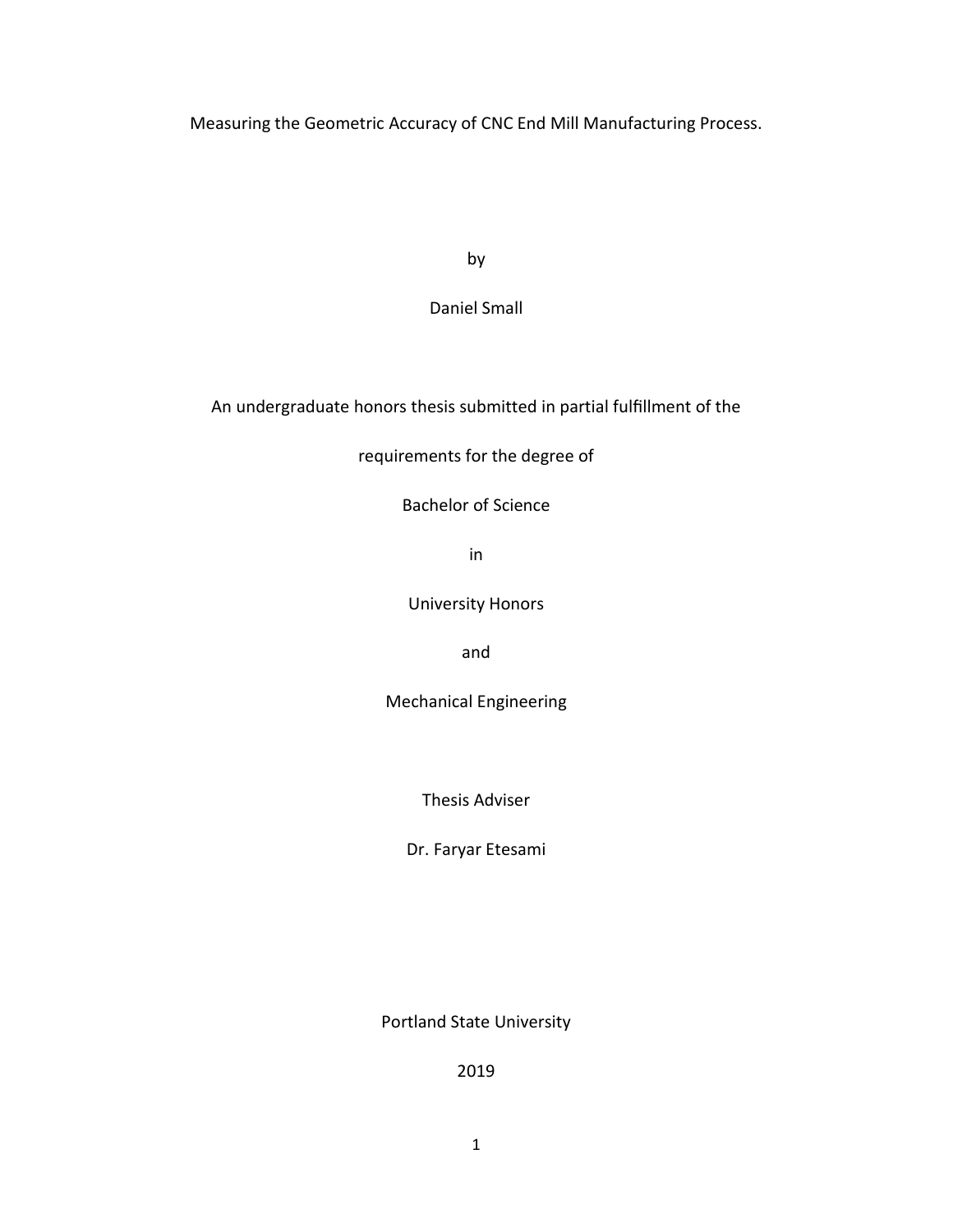# **Abstract:**

This paper presents a method and analysis for determining the geometric accuracy of CNC milling machines. The method measures the accuracy of five basic geometric values: straightness, circularity, size, angularity, and position. Tolerance prediction models are found using statistical analysis. The tolerance prediction models are used to find more complex tolerance values. The results of the paper will allow manufactures to measure the actual tolerance capabilities of their machines and no longer rely on guess work. The method and analysis can also be applied to other machining processes.

## **Introduction:**

Until the twentieth century, the relationship between the designer and manufacturer has been very close. The designer would explain their design and how parts should fit together. The manufacturer, usually a skilled craftsman, would make the parts and refine them until they fit. Today however, designers and manufacturers are spread out all over the world. Designers need to be able to clearly and effectively convey design intent to a manufacturer even if they do not speak the same verbal language. On the other hand, manufacturers also need to tell the designer the capabilities of their manufacturing processes.

GDT is great for designers to communicate with manufacturers. GDT communicates how parts will be used by defining simple, geometric volumes [1, 3].



*Figure 1: This is an example of traditional coordinate tolerancing.*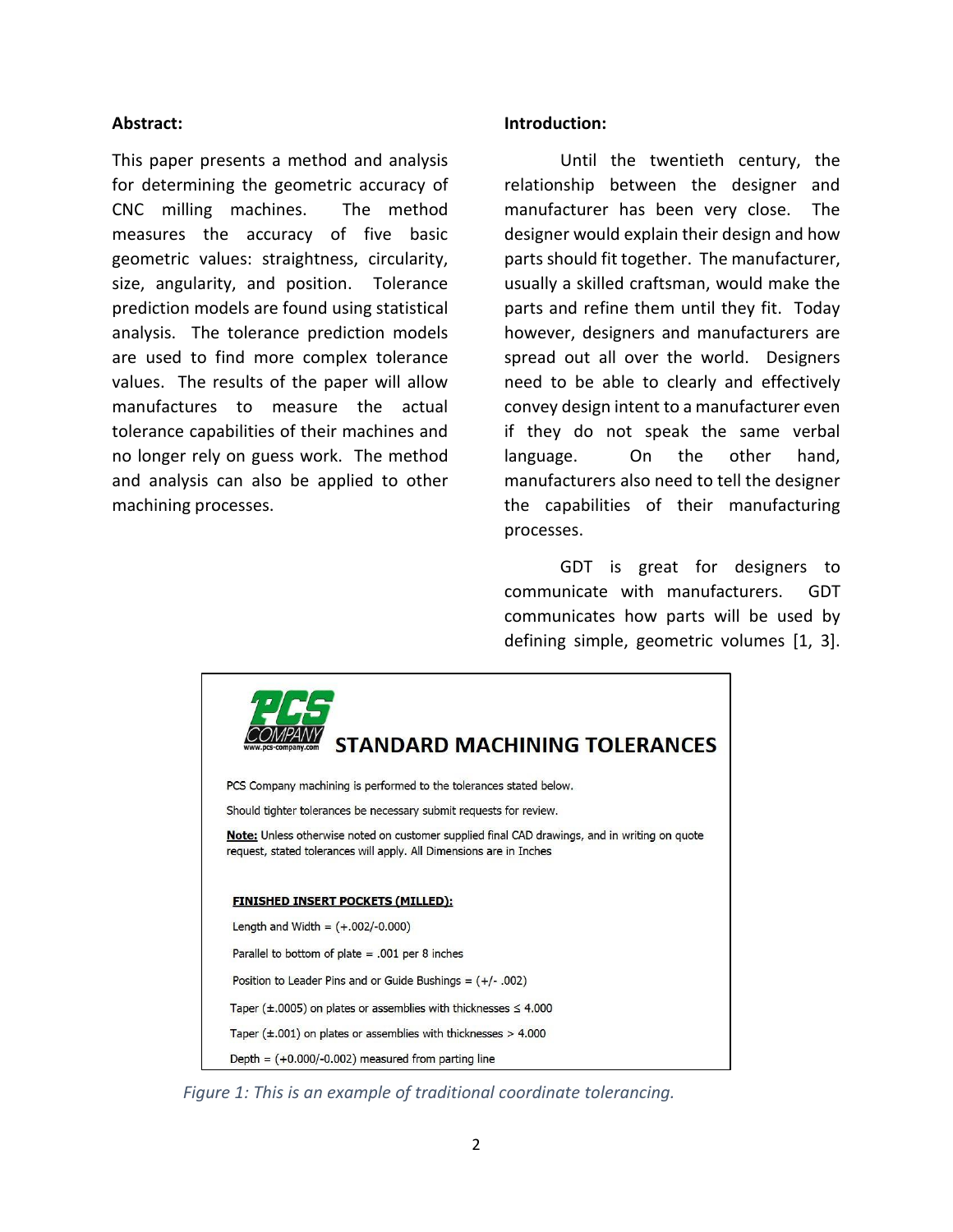However, GDT is currently a one-way conversation. Most manufacturers cannot tell the designers what tolerance levels they can produce for each GDT feature. A manufacturer might provide a tolerance standard based on traditional coordinate dimensioning system for some manufacturing processes. After receiving the designs, the manufacturer then quotes a price based on how much time and resources it will take to make the part. If the manufacturer thinks that they will need advance processes to produce the requested tolerance, they will charge more money per part.

One of the most common manufacturing processes is CNC milling. CNC milling is a subtractive manufacturing process. The manufacturer starts with a block of material and removes material with the mill to form the part. CNC milling has a good balance between cost and accuracy. Unfortunately, manufactures usually determine their machining tolerances based on experience rather than testing.

The goal of this research is to determine the GDT values that a CNC mill can produce. If the GDT values for individual machines can be determined, then manufacturers can be confident in producing a higher level of accuracy. A manufacturer will charge much less if a part can be manufactured perfectly every time on a single machine. This will remove the need for large price safety factors by reducing the uncertainty of manufacturing. A designer could also avoid extra manufacturing processes by designing within the tolerances of a CNC mill.

## **Methods:**

1. Part Design



*Figure 2: This is a SolidWorks model of the machined part.*

A machined part was designed to have multiple straight edges, circles, features of size, and angles. The stock part is a 6061-T6 extruded aluminum block. The dimensions are 0.75x4x9 inches. The part was also designed to be made with only one end mill size. Multiple tools would increase time and cost to produce the part. To save more time, the part only requires one clamping position.

#### 2. Machining



*Figure 3: This is a photo of the machined part.*

The part model was then imported into Mastercam to generate the G-codes. Dynamic 2D milling tool path was used for all features in the part. The part was manufactured in the Haas TM-1P CNC milling machine in the PSU machine shop. No finishing cuts were used for the tool path. A 3/8-inch end mill was used to cut the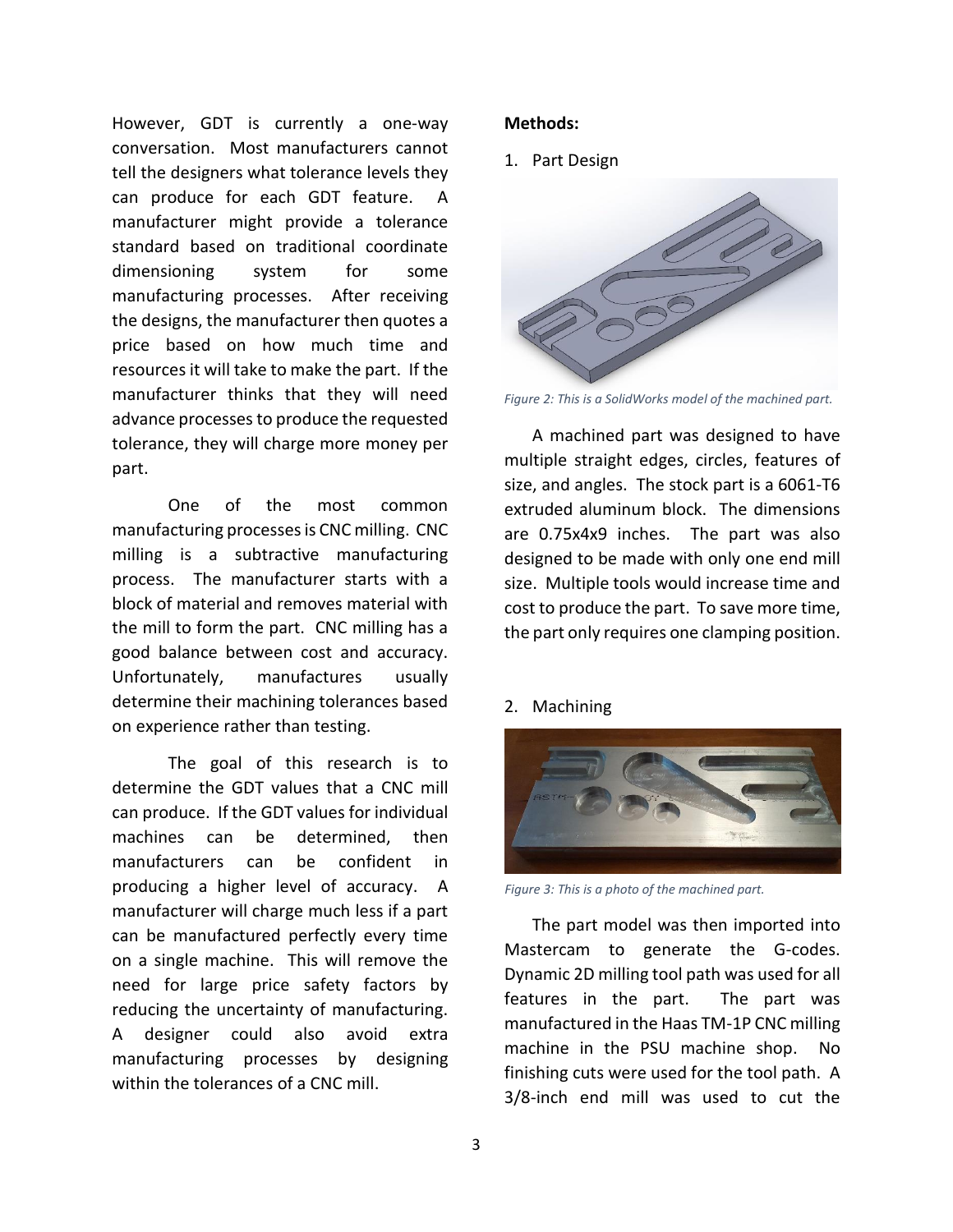features. Spindle speed was set to 5000 RPM and very light cuts were used for each layer. Each depth of cut was a max of 0.075 inches. This made the total machining time over 2 hours. However, the amount of tool wear was extremely minimal. No post processing was performed on the machined part.

## 3. Measuring

The part dimensions were measured on a Tesa Micro-hite coordinate measurement machine (CMM). Eight features of straightness, circularity, size, angularity and position were measured. For location measurements, sides 10 and 6 were chosen as the datums.



*Figure 4: The measured features are labeled with numbers.*

#### **Results:**

*Table 1: This table shows the tolerance statistics for each measured tolerance.*

|                |          |          |          | Standard  |  |
|----------------|----------|----------|----------|-----------|--|
| Tolerance (mm) | Average  | Max      | Min      | Deviation |  |
| Straightness   | 0.005    | 0.008    | 0.003    | 0.002     |  |
| Circularity    | 0.006    | 0.008    | 0.003    | 0.002     |  |
| Size           | $-0.012$ | $-0.007$ | $-0.021$ | 0.005     |  |
| Orientation    | 0.004    | 0.013    | $-0.003$ | 0.005     |  |
| Position       | 0.030    | 0.056    | 0.017    | 0.012     |  |

#### Straightness:



*Figure 5: This graph shows the measured straightness tolerance and best fit line.*

The CNC mill produced very straight lines with precise tolerance. The average straightness tolerance was only 5 microns. The tolerance increased as the size of the feature increased. A longer measured line had a larger tolerance. The R-squared value for the best fit line was 0.4242.

#### Circularity:



*Figure 6: This graph shows the measured circularity tolerance and best fit line.*

The circles had very similar tolerance characteristics as the lines. They were very precise and the tolerance increased as the size of the circles increased. The correlation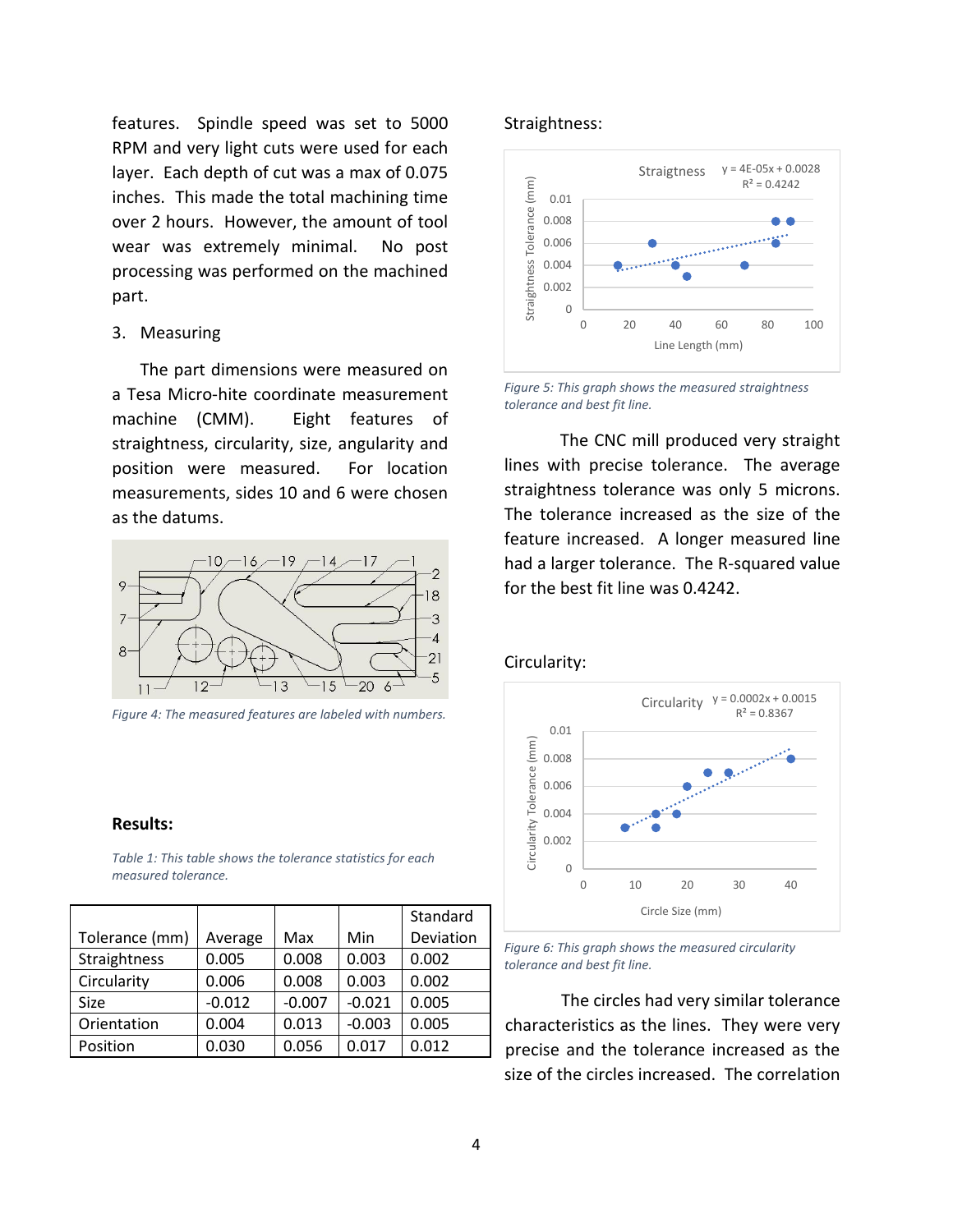between the size and tolerance was much stronger as the R-squared value was 0.8367.

 $y = 0.0001x - 0.0141$ Size  $R^2 = 0.0132$ 10 15 20 25 30 0 -0.005 Size Tolerance (mm) Size Tolerance (mm)  $\bullet$ -0.01 . . . . . . . . . . . -0.015 -0.02 -0.025 Feature Size (mm)

Size:

*Figure 7: This graph shows the measured size tolerance and best fit line.*

The FOS that were measured in this research were circles, rails, and slots. The tolerance for FOS were about twice as large as the straightness and circularity tolerance. The average tolerance for FOS was -12 microns. No correlation was found between the size of a feature and the tolerance. The R-squared value for the best fit line was 0.0132.

#### Angularity:

Angularity was very similar to FOS in tolerance. While the average was closer to zero than the average of FOS, the standard deviation was the same. Once again, there did not seem to be any correlation between the angle and the tolerance value. The Rsquared value for the best fit line was 0.0361.



*Figure 8: This graph shows the measured angularity tolerance and best fit line.*

#### Position:



*Figure 9: This graph shows the measured position tolerance and best fit line.*

Position had the largest tolerance value out of all the measured tolerances. It had both the highest average and standard deviation. The amount of tolerance did correlate to the distance from the datums. The R-squared value was 0.5765 for the best fit line.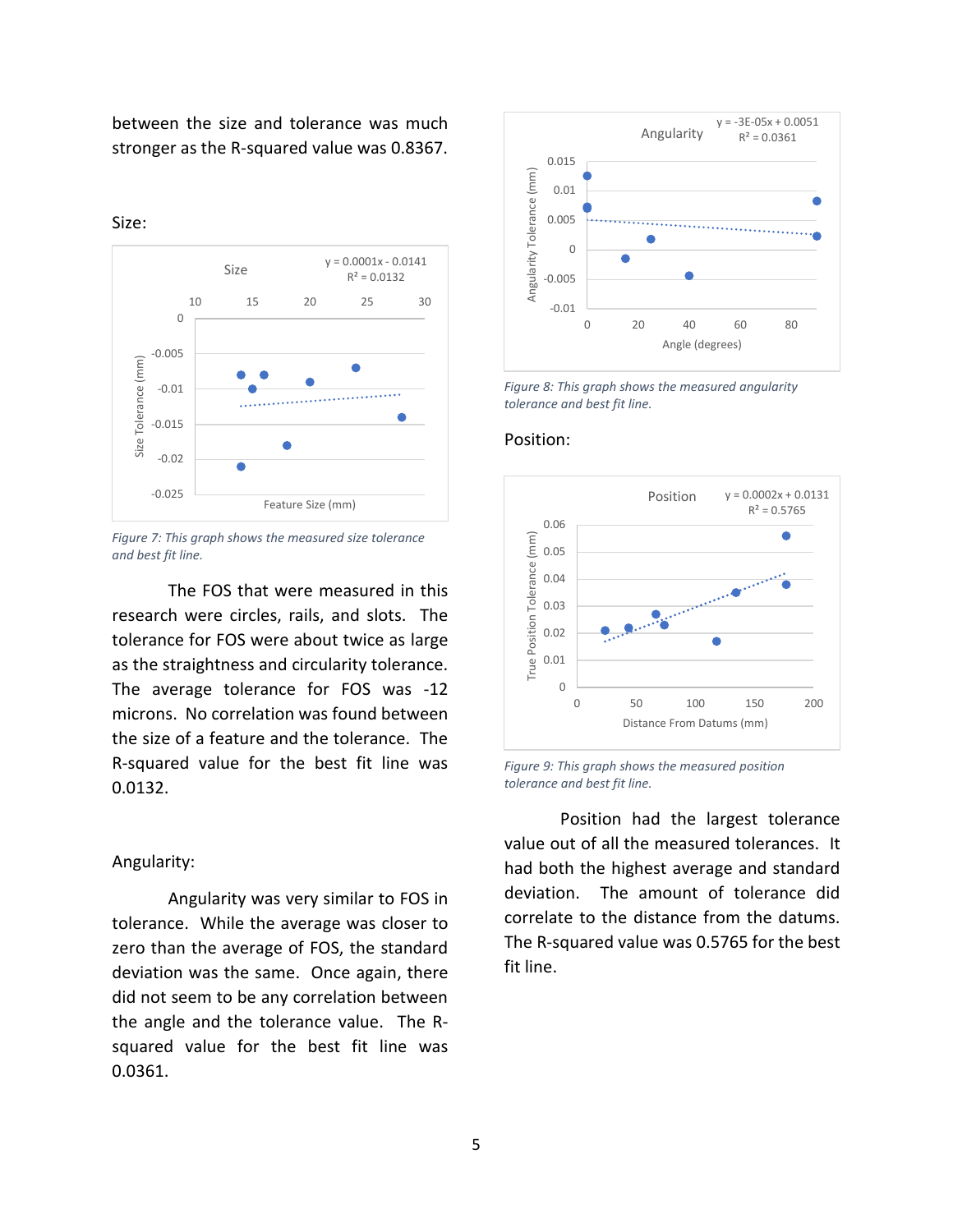#### **Discussion:**

#### Toolpath Distance:

The straightness and circularity seemed to be very similar in tolerance average, range, and standard deviation. However, the slope of the models for straightness and circularity were different. When the circularity characteristic length was converted from the diameter of the circle to the circumference of the circle, the slopes lined up very well. The common factor between the circumference and the line length is the toolpath distance traveled by the end mill.



*Figure 10 This graph demonstrates the similarity between the straightness and circularity models.*

Because the toolpath distance seems to equally affect straightness and circularity, the data was combined to form a single model for straightness and circularity. This increases the sample size of the model and reduces uncertainty. It also simplifies the equations for finding the advanced GDT values.

Tolerance Prediction Model Statistics:

To find the upper and lower tolerance limit predictions for each measured tolerance, the following equations were used [1]:

$$
T = \pm t_{n-1} s \sqrt{1 + \frac{1}{n}} \tag{1}
$$

$$
T = \pm t_{n-2} s \sqrt{1 + h_i} \tag{2}
$$

$$
h_{i} = \frac{1}{n} + \frac{(X - \overline{X})^{2}}{\sum (X_{i} - \overline{X})^{2}}
$$
(3)

Eq. 1 finds the margin of error for the tolerance confidence interval of an independent variable. The FOS and angularity tolerances are both independent. Eq. 2 finds the margin of error for the tolerance confidence interval of a dependent variable. Straightness and circularity are both dependent on the toolpath length, while the position is dependent on the distance from the datums.

Eq. 3 accounts for potential uncertainty in the model if the predictor value is outside of the measured value range. The margin of error is then added to the model for the upper tolerance prediction and subtracted from the model for the lower tolerance prediction. For straightness, circularity and position, the lower tolerance predation is not useful for GDT and therefore is not calculated.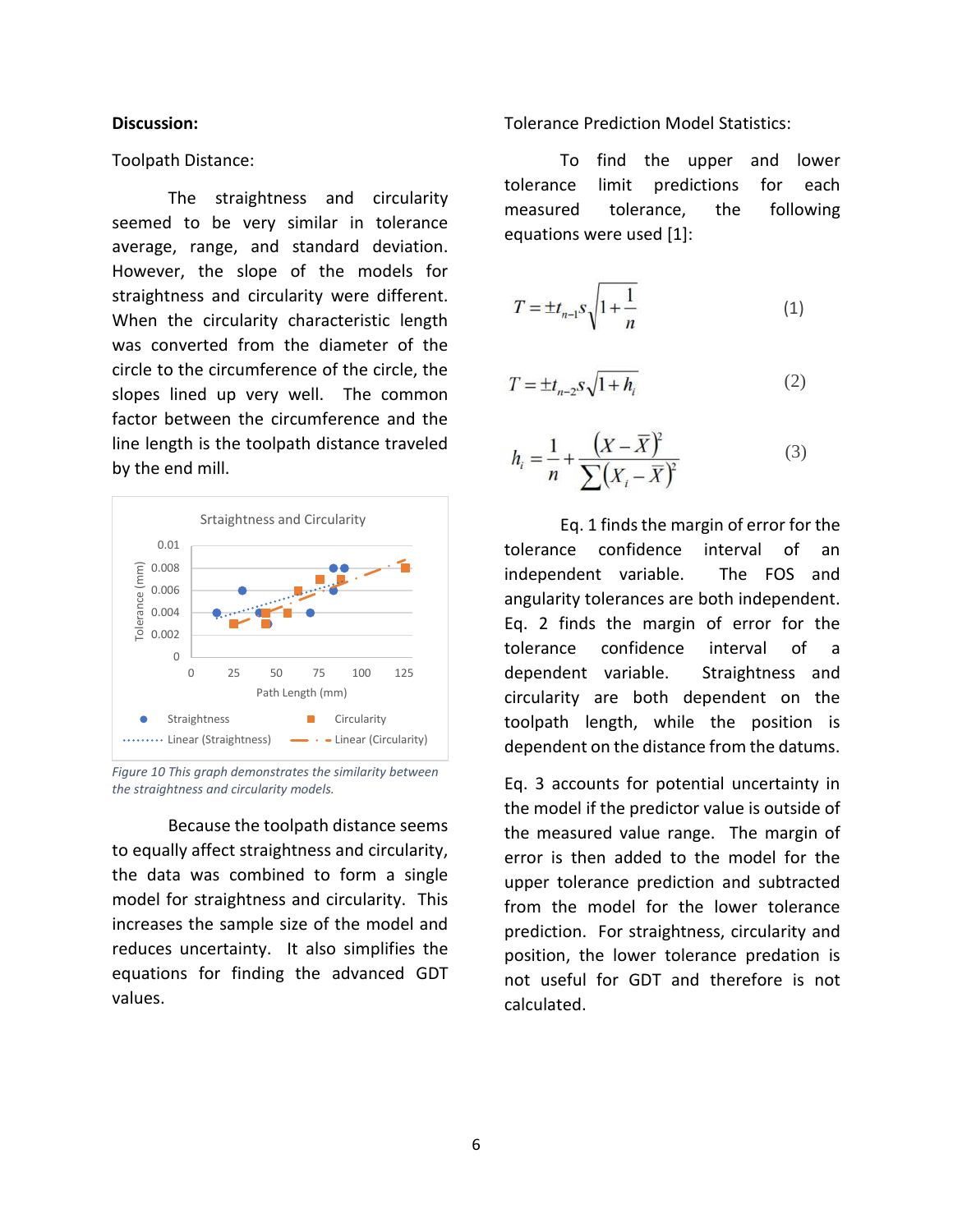Tolerance Predictions:

All predictions were calculated at a 99.9% confidence level. This means that 99.9% of all the features produced on the Haas TM-1P CNC milling machine in the PSU machine shop will be more precise than the tolerance prediction lines.



*Figure 11: This graph shows the upper tolerance prediction model for straightness and circularity.*

For example, using the graph, the straightnesstolerance of a line that is 40 mm long would be under 9.5 microns. For a



*Figure 12: This graph shows the upper and lower tolerance prediction model for angularity.*

circle, one would multiply the diameter of the circle by π to find the circumference of the circle. A circle with a diameter of 20 mm would have a circularity tolerance under 10.5 microns.



*Figure 13: This graph shows the upper tolerance prediction model for position.*

Using all of the tolerance prediction models, a GDT callout calculator was created based on previous models used for finding the GDT values for 3D printers [1]. The models were simplified slighlty because straightness and cicularity share the same tolerance prediction model. The calculator allows a designer to know the tolerance value that can be produced for a given GDT callout and feature dimentions on a specific endmill. A machine shop could send this GDT calculator, that is calibbrated to their machines to designers to indicate the tolerance level that they can producing.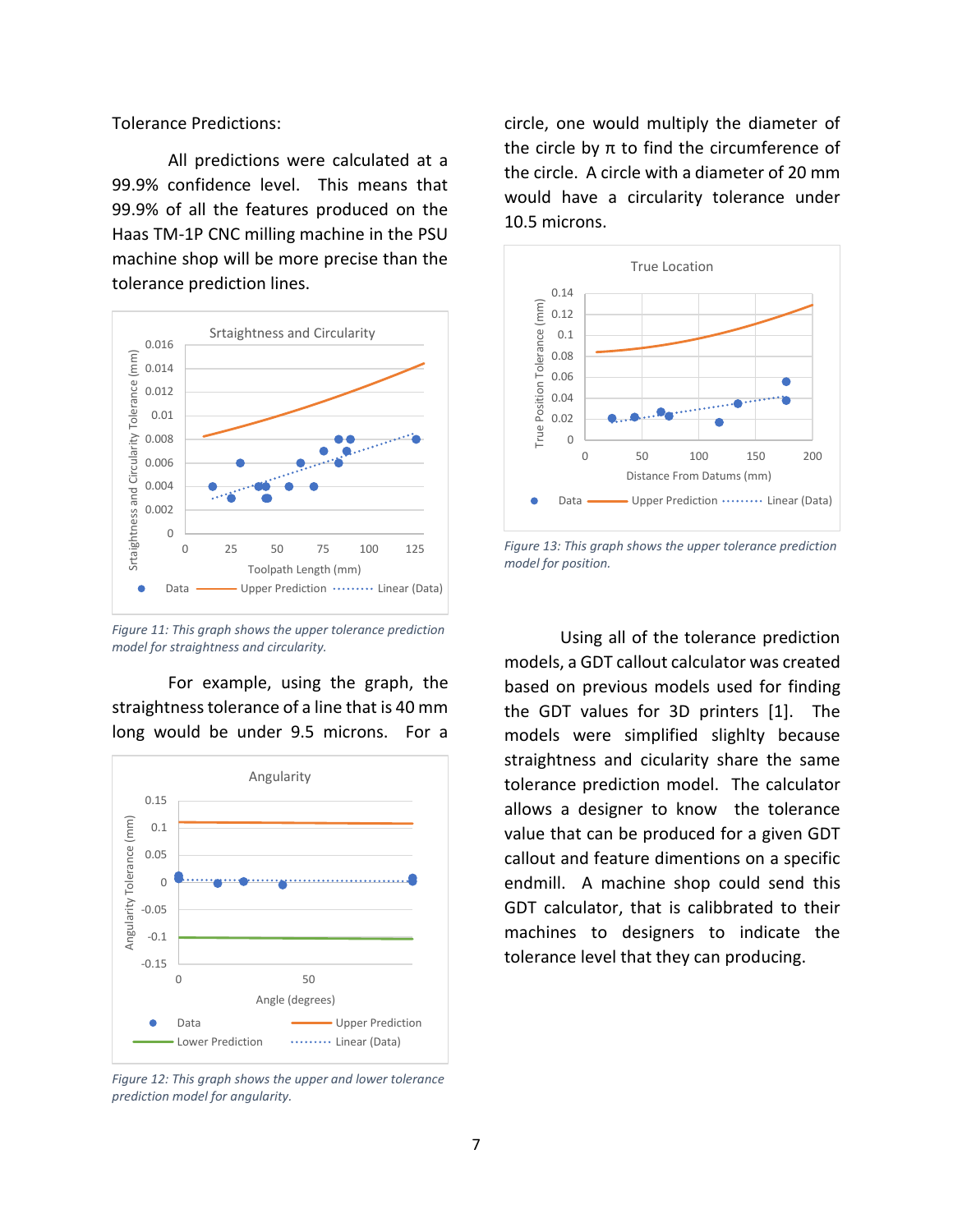

*Figure 14: This is a graph that shows the upper and lower tolerance prediction model for features of size.*

*Table 2: This table is an example of the GDT calculator. Dimensions are in millimeters and angles are in degrees.*

| <b>GDT Callouts Calculator</b>                                                | User Input 1 | User Input 2 | User Input 3 | <b>Tolerance Upper</b> | <b>Tolerance Lower</b> |
|-------------------------------------------------------------------------------|--------------|--------------|--------------|------------------------|------------------------|
| Straightness (line length)                                                    | 40           |              |              | 0.009503243            |                        |
| Circularity (diameter)                                                        | 20           |              |              | 0.010588001            |                        |
| Flatness (diagonal length)                                                    | 80           |              |              | 0.011482635            |                        |
| Cylindricity (diameter, axis depth)                                           | 10           | 30           |              | 0.018191009            |                        |
| Feature of Size (feature size)                                                | 20           |              |              | 0.088359091            | $-0.112559091$         |
| Perpendicularity-Axes (axis length)                                           | 50           |              |              | 0.012127172            |                        |
| Perpendicularity-Surface (projection length)                                  | 75           |              |              | 0.013650347            |                        |
| Parallelism-Axes (axis length)                                                | 30           |              |              | 0.011082503            |                        |
| Parallelism-Surface (diagonal length)                                         | 60           |              |              | 0.012771805            |                        |
| Angularity-Surface (diagonal length, projected length, angle)                 | 20           | 25           | 45           | 0.010595159            |                        |
| Profile of a Line (largest profile length)                                    | 25           |              |              | 0.088859091            | $-0.112059091$         |
| Profile of a Line with Datum (largest profile length, distance from datum)    | 10           | 20           |              | 0.172316103            | $-0.028602078$         |
| Profile of a Surface (largest profile length, profile depth)                  | 25           | 30           |              | 0.097924246            | $-0.102993935$         |
| Profile of a Surface with Datum (largest profile length, distance from datum, |              |              |              |                        |                        |
| profile depth)                                                                | 10           | 20           | 30           | 0.181381259            | $-0.019536923$         |
| Runout (diameter, distance from datum)                                        | 40           | 20           |              | 0.099132121            |                        |
| Total Runout (diameter, length from end to end, distance to datum)            | 35           | 60           | 100          | 0.120909357            |                        |
| True Position (distance to datum)                                             | 42           |              |              | 0.0871312              |                        |